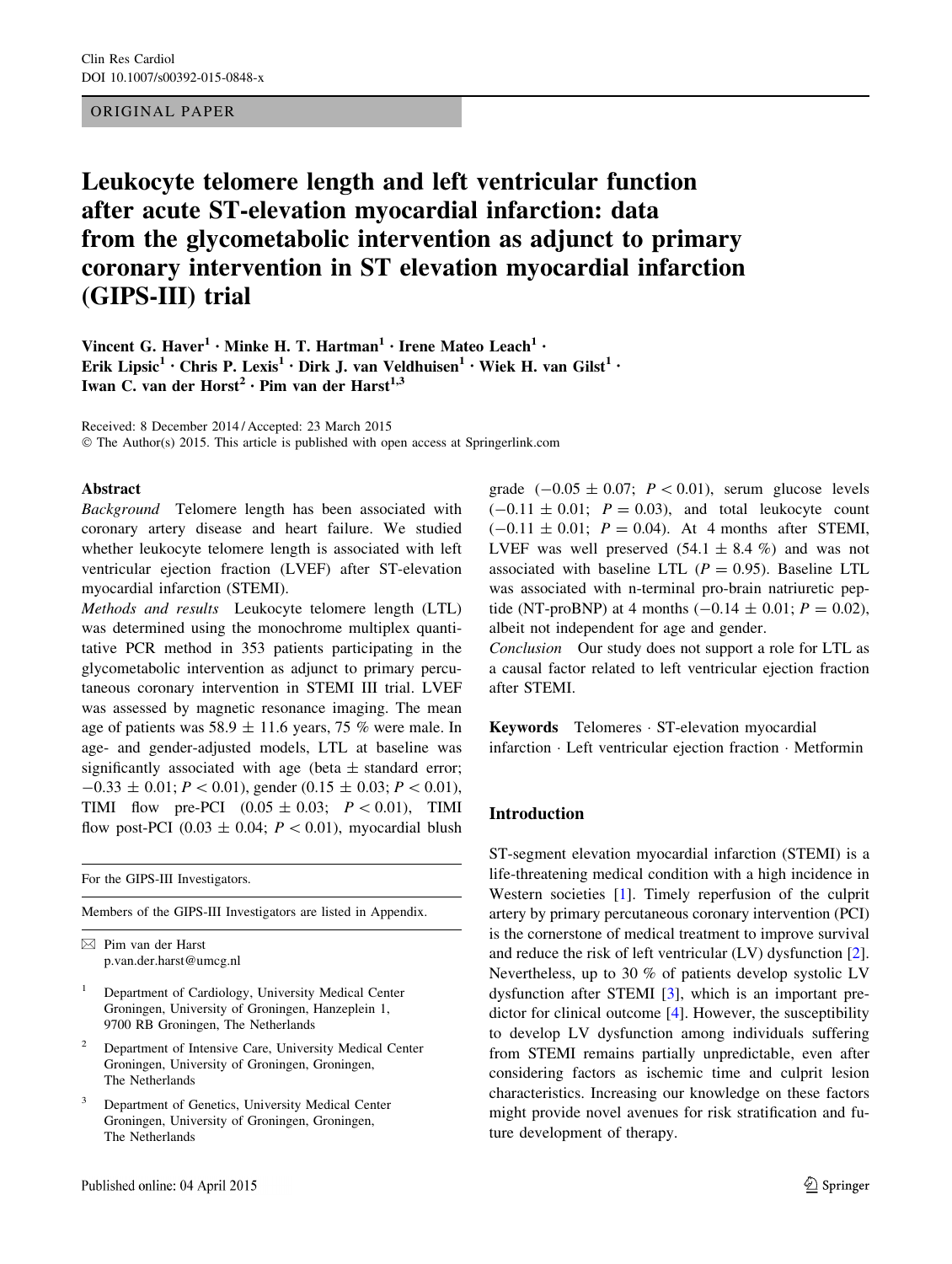We hypothesize that telomere length might be an important factor associated with the development of LV dysfunction after STEMI. In humans, telomeres are repetitive hexameric sequences  $(TTAGGG)$ <sub>n</sub> located at the terminal end of chromosomes, which protect genes from degradation during cell division due to the 'end replication problem' [[5,](#page-8-0) [6](#page-8-0)]. With each mitotic cell division, a terminal part of the telomere is lost since DNA polymerases fail to completely replicate the strand which begins at the  $3<sup>′</sup>$ chromosomal end [[7\]](#page-8-0). Aging is, therefore, associated with gradual loss of telomere length. If a critical telomere length is reached, cellular senescence or apoptosis is induced [\[8](#page-8-0)]. Environmental stressors, for example oxidative stress [[9,](#page-8-0) [10](#page-8-0)], and inflammatory processes [\[11](#page-8-0)], are associated with accelerated shortening of telomere length. Patients with cardiovascular diseases, like coronary artery disease [\[12](#page-8-0)], myocardial infarction  $[13]$  $[13]$ , and heart failure  $[14]$  $[14]$  are characterized by shorter telomeres compared to healthy controls [\[6](#page-8-0)]. Telomere length has also been associated with LVEF in octogenarians in a non-STEMI setting [\[15](#page-8-0)], nevertheless PCI treatment for STEMI has been proven safe and effective in this age group [[16,](#page-8-0) [17](#page-8-0)]. In addition, genetic variants implicated in LTL have also been associated with LVEF suggesting a potential causal relationship [\[18](#page-8-0)].

We present a sub-study of the glycometabolic intervention as adjunct to primary coronary intervention in STEMI (GIPS-III) trial in which we measured leukocyte telomere length to investigate whether baseline leukocyte telomere length is associated with LVEF 4 months after STEMI.

# Methods

# Study population

The design and primary outcomes of the GIPS-III trial have been published previously [\[19](#page-8-0), [20\]](#page-8-0). In brief, the GIPS-III was a double-blinded, placebo-controlled trial including 380 non-diabetic STEMI patients undergoing PCI and who were subsequently randomly assigned to metformin  $(N = 191)$  or placebo  $(N = 189)$  treatment, twice daily for a period of 4 months. Major exclusion criteria included (1) known diabetes, (2) previous myocardial infarction, (3) the need for coronary artery bypass surgery (CABG), (4) severe renal dysfunction, and (5) standard contraindications for magnetic resonance imaging (MRI). The primary outcome was LVEF 4 months after STEMI. After 4 months, LVEF of metformin and placebo-treated patients was similar [[20](#page-8-0)]. All investigators of the GIPS-III trial can be found in the "Appendix." The trial is registered with clinicaltrials.gov identifier: NCT01217307.

#### Study outcomes

Primary study outcome was LVEF determined 4 months after STEMI using a 3.0 T whole-body MRI (Achieva; Philips) using a phased array cardiac receiver coil. Secondary outcomes were other MRI measured parameters [left ventricular end diastolic volume (LVEDV), left ventricular end systolic volume (LVESV), left ventricular end diastolic mass (LVEDM)], and n-terminal pro-brain natriuretic peptide (NT-proBNP).

#### Telomere length measurements

Blood for DNA isolation was collected from the patients at arrival at the catheterization laboratory (baseline) which was used for telomere length determination. White blood cell DNA extraction was performed by LGC genomics. Telomere length was measured in quadruplicate on 4 different plates with each replicate in the same well position on the polymerase chain reaction (PCR) plate by the monochrome multiplex quantitative PCR method, originally developed by Cawthon [\[21](#page-8-0)]. The telomere primers were TelC: 5'-TGT TAG GTA TCC CTA TCC CTA TCC CTA TCC CTA TCC CTA ACA-3' (final concentration 900 nM); TelG: 5'-ACA CTA AGG TTT GGG TTT GGG TTT GGG TTT GGG TTA GTG T-3' (900 nM); the albumin primers were AlbDgc: 5'-GCC CGG CCC GCC GCG CCC GTC CCG CCG GAA AAG CAT GGT CGC CTG TT-3' (300 nM); AlbUgc: 5'-CGG CGG CGG GCG GCG CGG GCT GGG CGG AAA TGC TGC ACA GAA TCC TTG-3 $'$  (300 nM). The final concentrations of the reagentia per 10 µl reaction were 1X Titanium<sup>®</sup> Taq DNA Polymerase (Clontech Laboratories, Inc.); 1X Titanium<sup>®</sup> Taq PCR Buffer (Clontech Laboratories, Inc.); 0.2 mM of each dNTP (Promega); 0.75X SYBR<sup>®</sup> Green I nucleic acid gel stain (Sigma-Aldrich); 1 M Betaine (Sigma-Aldrich); 1 mM DL-Dithiothreitol (Sigma-Aldrich). DNA of a human leukemia cell line (1301) with extreme long telomeres was used as a positive control [[22](#page-8-0)]. The thermal cycling profile was done using the BioRad C1000 Touch Thermal Cycler as follows: stage 1: 15 min at 95  $^{\circ}$ C; stage 2: 2 cycles of 15 s at 94 °C, 15 s at 49 °C; stage 3: 32 cycles of 15 s at 94 °C, 10 s at 60 °C, 15 s at 72 °C with signal acquisition, 10 s at 85 °C, and 15 s at 89 °C with signal acquisition. The T/S ratio was calculated by dividing the telomere (T) signal by the signal of a reference gene (albumin, S). The CFX Manager version 3.0 software was used for generating the standard curves and analyzing the samples. Two standard curves were generated for each plate, one for the telomere signal and one for the albumin signal. Each sample was assayed in triplicate; therefore three T/S ratios were obtained for each sample and the mean of these three T/S ratios was reported. We expect that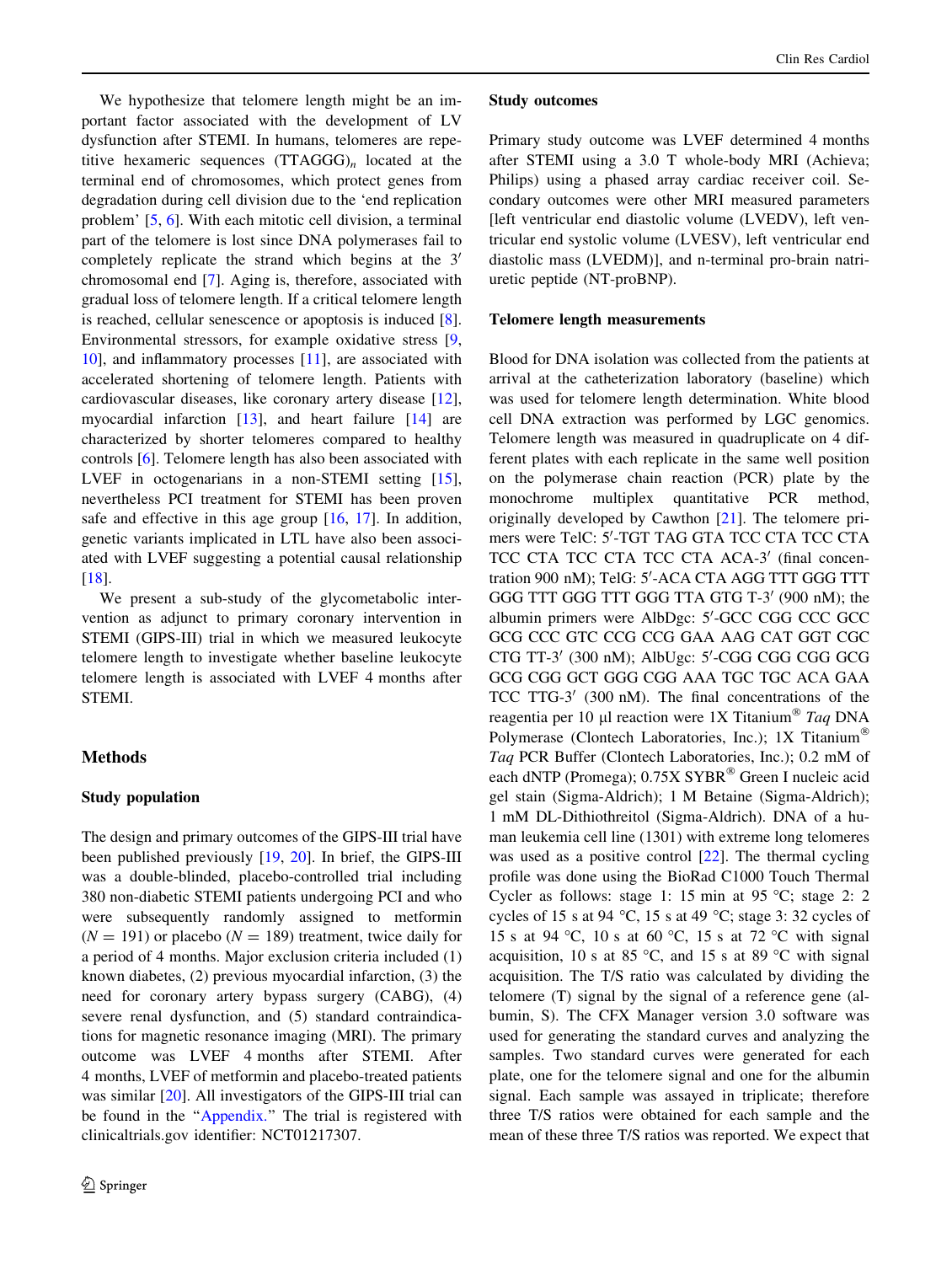the mean T/S ratio is proportional to the mean telomere length per cell. If the sample has a T/S ratio  $>1.0$  then the mean telomere length will be longer than the standard DNA; if the sample has a T/S ratio  $\lt 1.0$ , the mean telomere length will be shorter than the standard DNA. This T/S ratio, hereafter called leukocyte telomere length (LTL), is a relative measurement of leukocyte telomere content in a sample, which serves as a proxy for actual leukocyte telomere lengths [\[21](#page-8-0)]. The median intra-assay coefficients of variation were 9.4 % for T, 10.1 % for S, and 3.4 % for the T/S ratio. Samples were excluded from further analyses if the coefficient of variation for the T/S ratio was  $>0.1$  after deletion of one of the four replicate measurements.

#### Statistical analysis

Continuous variables are reported as mean (standard deviation, SD) for normally distributed data. Since LTL and NT-proBNP were non-normally distributed, log transformation was performed to obtain a near normal distribution. Outliers were defined as  $>2$  SD from the median of LTL. For continuous and dichotomous data, we performed linear regression analyses using LTL as dependent variable and baseline characteristics and outcome parameters as independent variables; categorical data were tested using expanded interaction linear regression analyses. All analyses were first performed univariately and then adjusted for age and gender. Graphical representation of interaction analyses were performed using the ''margins'' command in STATA. Statistical tests were performed two-tailed and a P value of  $\leq 0.05$  was used as nominal level of statistical significance. The analyses were performed using StataMP version 13.1 (StataCorp).

## **Results**

#### Study population

Genomic DNA was successfully extracted from 362 (95.5 %) patients of the GIPS-III cohort. LTL was successfully determined in 356 (98.3 %) of the DNA samples (3 samples exhibited insufficient DNA quality, 3 samples were excluded due to coefficient of variation  $>0.1$  after repeated measurement). ANOVA test revealed no significant difference between LTL of both treatment groups  $(P = 0.15)$ . Another 3 samples were regarded as outliers based on  $>2$  SD deviation of the mean LTL, leaving 353 samples for the current analyses. MRI data at 4 months after STEMI were available for 253 (71.6 %) patients of patients whose LTL was determined. Baseline characteristics of the study cohort are represented in Table [1](#page-3-0). Patients were aged on average  $58.9 \pm 11.6$  years old and 75.1 % was male. The majority had hypercholesterolemia (62.6 %) and was an active smoker (54.7 %) at baseline. Systolic blood pressure was  $134.0 \pm 23.5$  mmHg and diastolic blood pressure was  $84.0 \pm 14.4$  mmHg. The majority  $(68.6 \%)$  of the patients presented with single vessel disease. The culprit vessel was predominantly the right coronary artery (RCA). At baseline, NT-proBNP levels were 80 U/L (IQR 38–179), and CK-MB levels were 16 U/L (IQR 13–24).

## Associations between baseline patient characteristics and LTL

Leukocyte telomere length was negatively associated with age (Fig. [1](#page-3-0)). Univariate linear regression analyses revealed a significant association between baseline LTL with age, gender, active smoking behavior, single vessel disease, serum creatinine, and glucose levels (Table [2\)](#page-4-0). Although univariately, active smokers seem to have longer LTL than non-smokers, this could be explained by the large age difference between smokers and non-smokers (54.4  $\pm$  10.5 for smokers versus  $64.3 \pm 10.6$  years for non-smokers). After including age and gender in the model, only serum glucose levels remained significantly associated with LTL. Univariately, 'thrombolysis in myocardial infarction' (TIMI) flow (both pre- and post-PCI), myocardial blush grade, and total leukocyte count were not associated with baseline LTL; however, after adjustment for age and gender, the association became significant. We tested for an effect of age underlying these association but could not identify a significant interaction effect (interaction coefficient myocardial blush grade =  $3.2 \times 10^{-4}$ ; 95 % confidence interval (CI)  $-5.5 \times 10^{-3}$  to  $6.1 \times 10^{-3}$ ;  $P = 0.91$ ; interaction coefficient TIMI flow pre-PCI  $\leq 0.01$ ; 95 % CI  $-0.01$  to 0.01;  $P = 0.97$ ; interaction coefficient TIMI flow post-PCI  $\leq 0.01$ ; 95 % CI  $-0.02$  to 0.00;  $P = 0.15$ ; interaction coefficient total leukocyte count  $= -0.14$ ; 95 % CI  $-0.29$  to 0.01;  $P = 0.08$ ).

# Cardiac MRI at 4 months after STEMI and associations with baseline LTL

Mean LVEF, as determined by MRI, was well preserved at 4 months after STEMI (54.1  $\pm$  8.4 %). LVEF, left ventricular end diastolic volume (LVEDV), left ventricular end systolic volume (LVESV), left ventricular end diastolic mass (LVEDM), and infarct size are represented in Table [3](#page-5-0). LTL measurement at baseline was not associated with LVEF at 4 months (Fig. [2\)](#page-5-0), neither with the other parameters of cardiac remodeling (Table [4\)](#page-6-0).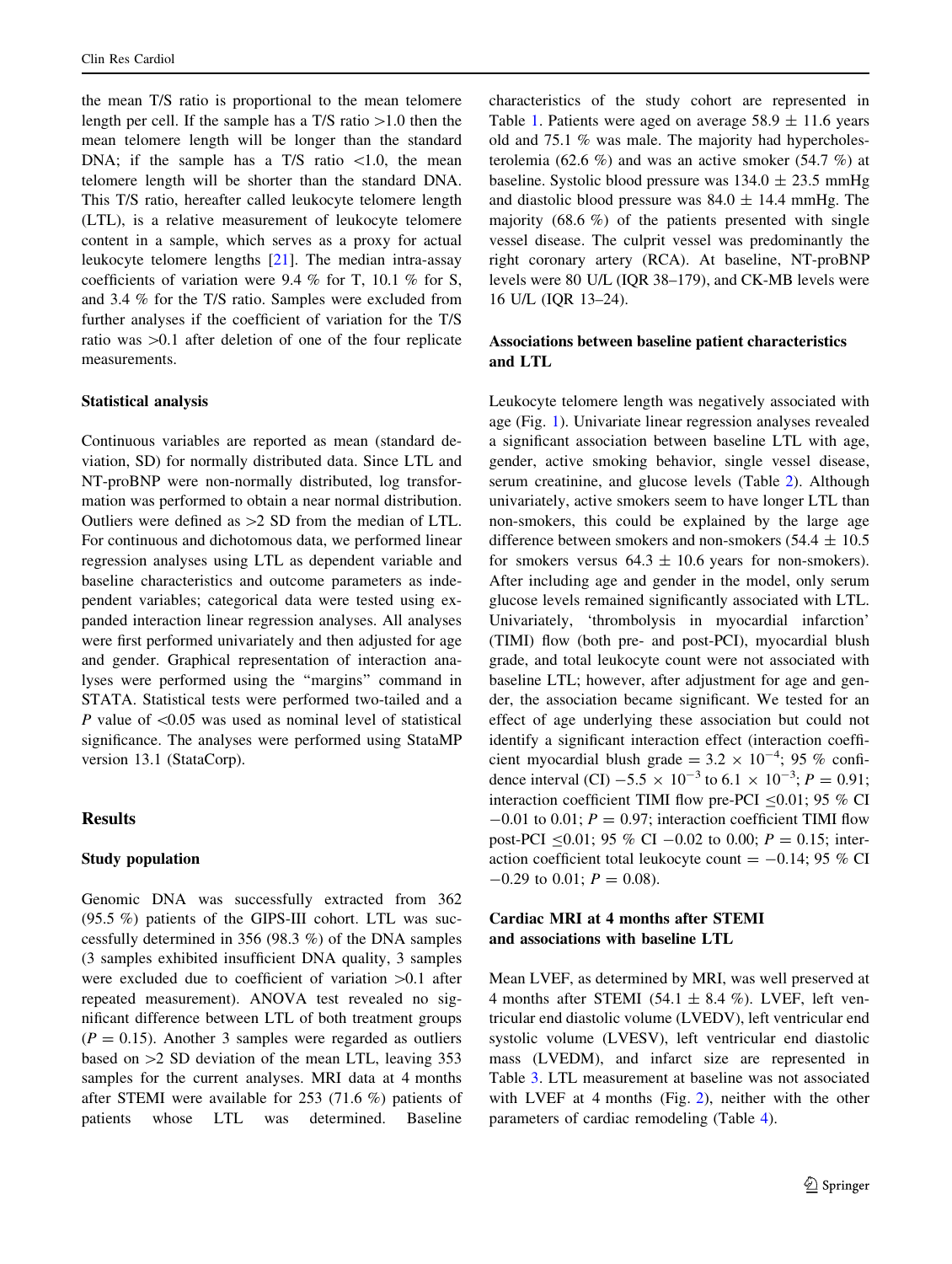<span id="page-3-0"></span>Table 1 Baseline characteristics

| Variable                                        | Level        | Value                                                       |
|-------------------------------------------------|--------------|-------------------------------------------------------------|
| Ν                                               |              | 353                                                         |
| Age (years), mean (SD)                          |              | 58.9 (11.6)                                                 |
| Gender                                          | Male         | 265 (75.1 %)                                                |
|                                                 | Female       | 88 (24.9 %)                                                 |
| Body mass index $(kg/m2)$ ,<br>mean (SD)        |              | 26.9(3.7)                                                   |
| Ethnicity                                       | Caucasian    | 339 (96.0 %)                                                |
|                                                 | Asian        | 10 $(2.8\%)$                                                |
|                                                 | <b>Black</b> | 4 $(1.1\%$                                                  |
| Hypertension                                    | No.          | 250 (70.8 %)                                                |
|                                                 | Yes          | 103 (29.2 $%$ )                                             |
| Hypercholesterolemia                            | No.          | 132 (37.4 %)                                                |
|                                                 | Yes          | 221 (62.6 %)                                                |
| Active smoker                                   | No           | 160 (45.3 $%$ )                                             |
|                                                 | Yes          | 193 (54.7 %)                                                |
| Stroke                                          | No.          | 350 (99.2 %)                                                |
|                                                 | <b>Yes</b>   | 3 $(0.8\%)$                                                 |
| Previous PTCA                                   | No           | 349 (98.9 %)                                                |
|                                                 | Yes          | 4 $(1.1\%$                                                  |
| Systolic blood pressure<br>(mmHg), mean (SD)    |              | 134.1 (23.5)                                                |
| Diastolic blood pressure<br>(mmHg), mean (SD)   |              | 84.0 (14.4)                                                 |
| Heart rate (bpm), mean (SD)                     |              | 75.4 (16.0)                                                 |
| Total ischemic time (min),<br>median (IQR)      |              | 161 (109, 251)                                              |
| Single vessel disease                           | No.          | 111 (31.4 $%$ )                                             |
|                                                 | Yes          | 242 (68.6 %)                                                |
| Culprit vessel                                  | LAD          | 135 (38.2 %)                                                |
|                                                 | LCX          | 60 $(17.0\%$                                                |
|                                                 | <b>RCA</b>   | 158 (44.8 %)                                                |
| TIMI flow grade (pre-                           | 0            | 195 (55.2 %)                                                |
| interventional)                                 | 1            | $26(7.4\%)$                                                 |
|                                                 | 2            | 60 $(17.0\%$                                                |
|                                                 | 3            | 72 (20.4 %)                                                 |
| TIMI flow grade (post-                          | 2            | 33 (9.3 %)                                                  |
| interventional)                                 | 3            | 320 (90.7 %)                                                |
| Myocardial blush grade                          | 0            | $9(2.6\%)$                                                  |
|                                                 | 1            | 27(7.7%)                                                    |
|                                                 | 2            | 70 $(20.0\%$                                                |
|                                                 | 3            | 244 (69.7 %)                                                |
| CK total (U/L), median (IQR)                    |              | 129 (83, 208)                                               |
| CK-MB (U/L), median (IQR)                       |              | 16 (13, 24)                                                 |
| AUC CK total $(U \times h/L)$ ,<br>median (IQR) |              | $1.0 \times 10^8$ (4.0 $\times 10^7$ ,<br>$2.3 \times 10^8$ |
| AUC CK-MB ( $U \times h/L$ ),<br>median (IQR)   |              | $9.8 \times 10^6$ (4.2 $\times 10^6$ )<br>$2.0 \times 10^7$ |
| Creatinine (µmol/L), median<br>(IQR)            |              | 72 (62, 82)                                                 |

|  | <b>Table 1</b> continued |
|--|--------------------------|
|  |                          |

| Variable                                              | Level | Value         |
|-------------------------------------------------------|-------|---------------|
| $NT$ -pro $BNP$ (ng/L), median<br>(IOR)               |       | 80 (38, 179)  |
| Total leukocyte count $(10^{-9}/L)$ ,<br>median (IOR) |       | 11(8.8, 13.6) |
| Glucose (mmol/L), median<br>(IOR)                     |       | 8.2(7, 9.5)   |
| HBA1c $(\%)$ , median $(IQR)$                         |       | 5.8(5.6, 6)   |

Body mass index was calculated by dividing weight (in kilograms) by squared height (in meters). Normally distributed data are expressed as mean (standard deviation), non-Gaussian data as median (interquartile range)

AUC area under the curve, BP blood pressure, BMI body mass index,  $eGFR$  estimate glomerular filtration rate,  $HF$  heart failure,  $HFrEF$ heart failure with reduced ejection fraction, HFpEF heart failure with preserved ejection fraction, hs-CRP highly sensitive C-reactive protein, IQR inter-quartile range, LAD left anterior descending coronary artery, LCX left circumflex coronary artery, NT-pro-BNP N-terminal pro-B-type natriuretic peptide, RCA right coronary artery, SD standard deviation, TIMI thrombolysis in myocardial infarction



Fig. 1 Scatter plot showing association between LTL and age, with superimposed 95 % confidence interval and regression line. LTL leukocyte telomere length. Individual data points are shown as well as the superimposed regression line including the 95 % CI

## Treatment effect of metformin on LTL

We have explored the possible interaction of metformin with LTL on LVEF at 4 months. Interaction analyses revealed no significant interaction of treatment with the association of baseline LTL and LVEF at 4 months (interaction coefficient = 4.0; 95 % CI  $-5.5$  to 13.5;  $P = 0.41$  $P = 0.41$  $P = 0.41$ , Table 4). However, we found evidence for effect modulation by metformin treatment on the association of LTL with NT-proBNP at 4 months (interaction coefficient =  $-1.3$ ; 95 % CI  $-2.5$  to  $-0.1$ ;  $P = 0.04$ ). NT-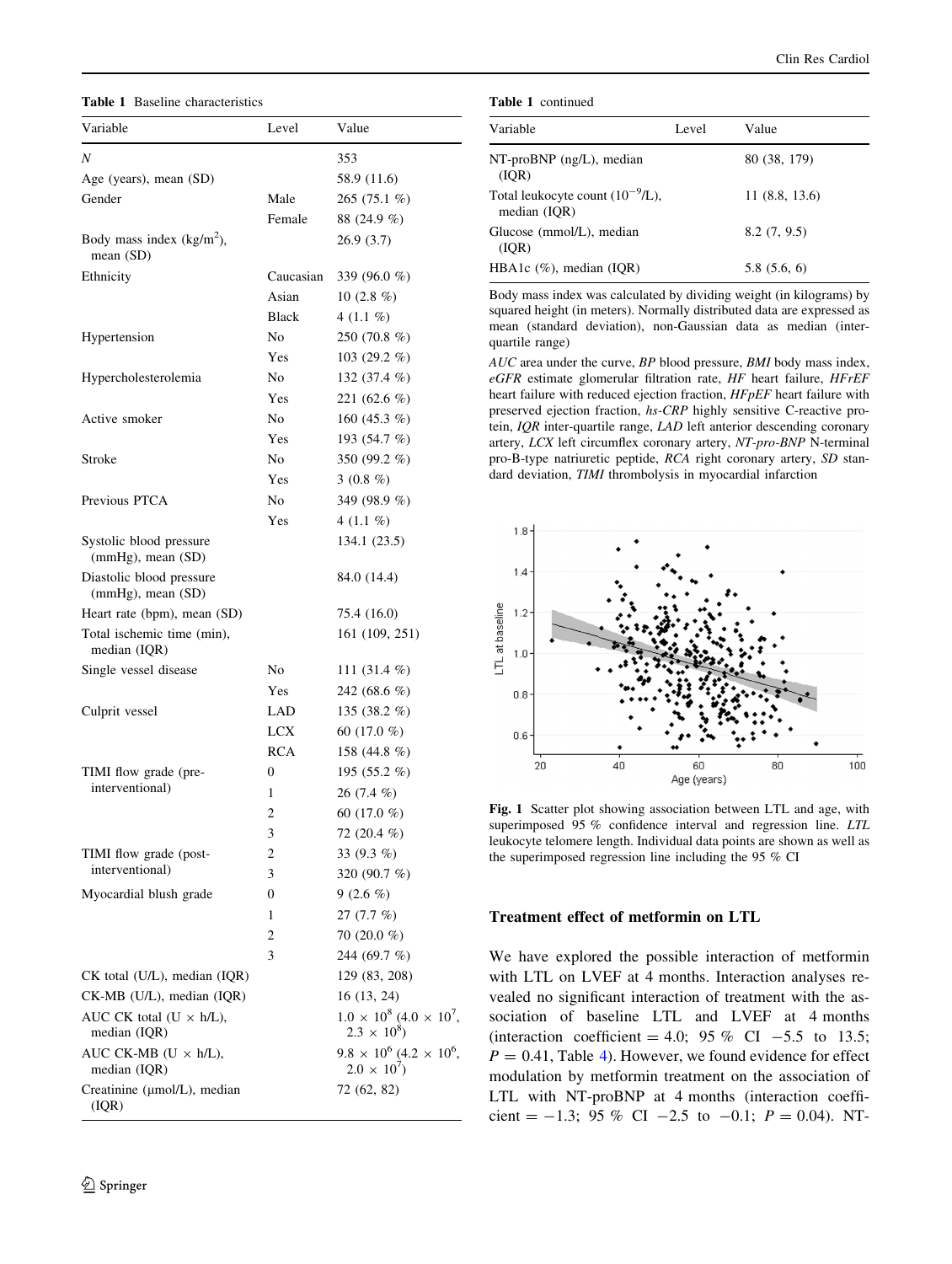# <span id="page-4-0"></span>Table 2 Association of baseline characteristics with LTL

| Std. beta<br>$\rm SE$<br>Std. beta<br>$\rm SE$<br>$P$ value<br>$P$ value<br>$-0.31$<br>0.00<br>< 0.01<br>$-0.33$<br>< 0.01<br>< 0.01<br>Age (years)<br>0.11<br>0.03<br>0.15<br>0.03<br>Gender<br>0.03<br>< 0.01<br>Body mass index $(kg/m2)$<br>< 0.01<br>$-0.04$<br>< 0.01<br>< 0.01<br>0.99<br>0.42<br>Ethnicity<br>0.18<br>Caucasian<br>0.18<br>Asian<br>0.01<br>0.07<br>0.02<br>0.07<br>0.10<br>0.07<br><b>Black</b><br>0.11<br>0.11<br>$-0.04$<br>0.03<br>0.48<br>0.02<br>0.03<br>0.73<br>Hypertension<br>0.03<br>$-0.02$<br>Hypercholesterolemia<br>0.02<br>0.58<br>0.02<br>0.74<br>0.02<br>Active smoker (y/n)<br>0.16<br>0.02<br>< 0.01<br>0.03<br>0.72<br>Stroke<br>$-0.05$<br>0.13<br>0.33<br>$-0.02$<br>0.12<br>0.68<br>0.11<br>Previous PTCA<br>$-0.02$<br>0.11<br>0.71<br>< 0.01<br>0.99<br>0.77<br>Systolic blood pressure (mmHg)<br>$-0.02$<br>< 0.01<br>$-0.02$<br>< 0.01<br>0.71<br>0.04<br>Diastolic blood pressure (mmHg)<br>< 0.01<br>0.44<br>< 0.01<br>< 0.01<br>0.99<br>Heart rate (bpm)<br>$-0.03$<br>< 0.01<br>0.59<br>$-0.05$<br>< 0.01<br>0.34<br>0.06<br>0.07<br>Total ischemic time (min)<br>< 0.01<br>0.26<br>< 0.01<br>0.16<br>0.03<br>0.01<br>0.02<br>Single vessel disease<br>0.14<br>0.10<br>0.05<br>Culprit vessel<br>0.51<br><b>LAD</b><br>0.73<br>${\rm CX}$<br>0.07<br>0.03<br>0.06<br>0.03<br><b>RCA</b><br>0.03<br>0.03<br>0.02<br>0.02<br>TIMI flow (pre-PCI)<br>0.10<br>< 0.01<br>$\boldsymbol{0}$<br>$-0.06$<br>0.05<br>$-0.05$<br>0.04<br>$\mathbf{1}$<br>0.03<br>$-0.05$<br>0.03<br>$\overline{c}$<br>$-0.10$<br>3<br>0.05<br>0.03<br>0.05<br>0.03<br>TIMI flow (post-PCI)<br>0.20<br>< 0.01<br>$\overline{c}$<br>3<br>0.07<br>0.04<br>0.03<br>0.04<br>Myocardial blush grade<br>0.82<br>< 0.01<br>$\boldsymbol{0}$<br>0.02<br>0.09<br>$-0.05$<br>0.08<br>1<br>0.09<br>$0.08\,$<br>$-0.04$<br>$0.08\,$<br>2<br>0.11<br>$0.08\,$<br>$-0.05$<br>0.07<br>3<br>$<\!\!0.01$<br>0.97<br>0.02<br>$<0.01$<br>< 0.01<br>0.71<br>CK total (U/L)<br>$CK-MB$ (U/L)<br>$-0.01$<br>< 0.01<br>0.92<br>$0.01\,$<br>< 0.01<br>$0.81\,$<br>AUC CK $(U \times h/L)$<br>0.03<br>$0.58\,$<br>0.05<br>$<\!\!0.01$<br>< 0.01<br>0.33<br>AUC CK-MB ( $U \times h/L$ )<br>$-0.02$<br>$<0.01$<br>$0.78\,$<br>$0.02\,$<br>$<\!\!0.01$<br>0.69<br>Creatinine (µmol/L)<br>$-0.13$<br>< 0.01<br>$0.02\,$<br>$-0.04$<br>$<\!\!0.01$<br>0.52<br>NT-proBNP (ng/L)<br>$-0.04$<br>< 0.01<br>0.49<br>$-0.02$<br>$<\!\!0.01$<br>0.64<br>Total leukocyte count $(10^9/L)$<br>$-0.02$<br>< 0.01<br>0.78<br>$-0.11$<br>$<\!\!0.01$<br>0.04<br>Glucose (mmol/L)<br>$-0.15$<br>< 0.01<br>$<\!\!0.01$<br>$-0.11$<br>$<\!\!0.01$<br>$0.03\,$ | Univariate model |  |  | Multivariate model |  |  |  |
|----------------------------------------------------------------------------------------------------------------------------------------------------------------------------------------------------------------------------------------------------------------------------------------------------------------------------------------------------------------------------------------------------------------------------------------------------------------------------------------------------------------------------------------------------------------------------------------------------------------------------------------------------------------------------------------------------------------------------------------------------------------------------------------------------------------------------------------------------------------------------------------------------------------------------------------------------------------------------------------------------------------------------------------------------------------------------------------------------------------------------------------------------------------------------------------------------------------------------------------------------------------------------------------------------------------------------------------------------------------------------------------------------------------------------------------------------------------------------------------------------------------------------------------------------------------------------------------------------------------------------------------------------------------------------------------------------------------------------------------------------------------------------------------------------------------------------------------------------------------------------------------------------------------------------------------------------------------------------------------------------------------------------------------------------------------------------------------------------------------------------------------------------------------------------------------------------------------------------------------------------------------------------------------------------------------------------------------------------------------------------------------------------------------------------------------------------------------------------------------------------------------------------------------------------------------------------------------------------------------------------------------------|------------------|--|--|--------------------|--|--|--|
|                                                                                                                                                                                                                                                                                                                                                                                                                                                                                                                                                                                                                                                                                                                                                                                                                                                                                                                                                                                                                                                                                                                                                                                                                                                                                                                                                                                                                                                                                                                                                                                                                                                                                                                                                                                                                                                                                                                                                                                                                                                                                                                                                                                                                                                                                                                                                                                                                                                                                                                                                                                                                                              |                  |  |  |                    |  |  |  |
|                                                                                                                                                                                                                                                                                                                                                                                                                                                                                                                                                                                                                                                                                                                                                                                                                                                                                                                                                                                                                                                                                                                                                                                                                                                                                                                                                                                                                                                                                                                                                                                                                                                                                                                                                                                                                                                                                                                                                                                                                                                                                                                                                                                                                                                                                                                                                                                                                                                                                                                                                                                                                                              |                  |  |  |                    |  |  |  |
|                                                                                                                                                                                                                                                                                                                                                                                                                                                                                                                                                                                                                                                                                                                                                                                                                                                                                                                                                                                                                                                                                                                                                                                                                                                                                                                                                                                                                                                                                                                                                                                                                                                                                                                                                                                                                                                                                                                                                                                                                                                                                                                                                                                                                                                                                                                                                                                                                                                                                                                                                                                                                                              |                  |  |  |                    |  |  |  |
|                                                                                                                                                                                                                                                                                                                                                                                                                                                                                                                                                                                                                                                                                                                                                                                                                                                                                                                                                                                                                                                                                                                                                                                                                                                                                                                                                                                                                                                                                                                                                                                                                                                                                                                                                                                                                                                                                                                                                                                                                                                                                                                                                                                                                                                                                                                                                                                                                                                                                                                                                                                                                                              |                  |  |  |                    |  |  |  |
|                                                                                                                                                                                                                                                                                                                                                                                                                                                                                                                                                                                                                                                                                                                                                                                                                                                                                                                                                                                                                                                                                                                                                                                                                                                                                                                                                                                                                                                                                                                                                                                                                                                                                                                                                                                                                                                                                                                                                                                                                                                                                                                                                                                                                                                                                                                                                                                                                                                                                                                                                                                                                                              |                  |  |  |                    |  |  |  |
|                                                                                                                                                                                                                                                                                                                                                                                                                                                                                                                                                                                                                                                                                                                                                                                                                                                                                                                                                                                                                                                                                                                                                                                                                                                                                                                                                                                                                                                                                                                                                                                                                                                                                                                                                                                                                                                                                                                                                                                                                                                                                                                                                                                                                                                                                                                                                                                                                                                                                                                                                                                                                                              |                  |  |  |                    |  |  |  |
|                                                                                                                                                                                                                                                                                                                                                                                                                                                                                                                                                                                                                                                                                                                                                                                                                                                                                                                                                                                                                                                                                                                                                                                                                                                                                                                                                                                                                                                                                                                                                                                                                                                                                                                                                                                                                                                                                                                                                                                                                                                                                                                                                                                                                                                                                                                                                                                                                                                                                                                                                                                                                                              |                  |  |  |                    |  |  |  |
|                                                                                                                                                                                                                                                                                                                                                                                                                                                                                                                                                                                                                                                                                                                                                                                                                                                                                                                                                                                                                                                                                                                                                                                                                                                                                                                                                                                                                                                                                                                                                                                                                                                                                                                                                                                                                                                                                                                                                                                                                                                                                                                                                                                                                                                                                                                                                                                                                                                                                                                                                                                                                                              |                  |  |  |                    |  |  |  |
|                                                                                                                                                                                                                                                                                                                                                                                                                                                                                                                                                                                                                                                                                                                                                                                                                                                                                                                                                                                                                                                                                                                                                                                                                                                                                                                                                                                                                                                                                                                                                                                                                                                                                                                                                                                                                                                                                                                                                                                                                                                                                                                                                                                                                                                                                                                                                                                                                                                                                                                                                                                                                                              |                  |  |  |                    |  |  |  |
|                                                                                                                                                                                                                                                                                                                                                                                                                                                                                                                                                                                                                                                                                                                                                                                                                                                                                                                                                                                                                                                                                                                                                                                                                                                                                                                                                                                                                                                                                                                                                                                                                                                                                                                                                                                                                                                                                                                                                                                                                                                                                                                                                                                                                                                                                                                                                                                                                                                                                                                                                                                                                                              |                  |  |  |                    |  |  |  |
|                                                                                                                                                                                                                                                                                                                                                                                                                                                                                                                                                                                                                                                                                                                                                                                                                                                                                                                                                                                                                                                                                                                                                                                                                                                                                                                                                                                                                                                                                                                                                                                                                                                                                                                                                                                                                                                                                                                                                                                                                                                                                                                                                                                                                                                                                                                                                                                                                                                                                                                                                                                                                                              |                  |  |  |                    |  |  |  |
|                                                                                                                                                                                                                                                                                                                                                                                                                                                                                                                                                                                                                                                                                                                                                                                                                                                                                                                                                                                                                                                                                                                                                                                                                                                                                                                                                                                                                                                                                                                                                                                                                                                                                                                                                                                                                                                                                                                                                                                                                                                                                                                                                                                                                                                                                                                                                                                                                                                                                                                                                                                                                                              |                  |  |  |                    |  |  |  |
|                                                                                                                                                                                                                                                                                                                                                                                                                                                                                                                                                                                                                                                                                                                                                                                                                                                                                                                                                                                                                                                                                                                                                                                                                                                                                                                                                                                                                                                                                                                                                                                                                                                                                                                                                                                                                                                                                                                                                                                                                                                                                                                                                                                                                                                                                                                                                                                                                                                                                                                                                                                                                                              |                  |  |  |                    |  |  |  |
|                                                                                                                                                                                                                                                                                                                                                                                                                                                                                                                                                                                                                                                                                                                                                                                                                                                                                                                                                                                                                                                                                                                                                                                                                                                                                                                                                                                                                                                                                                                                                                                                                                                                                                                                                                                                                                                                                                                                                                                                                                                                                                                                                                                                                                                                                                                                                                                                                                                                                                                                                                                                                                              |                  |  |  |                    |  |  |  |
|                                                                                                                                                                                                                                                                                                                                                                                                                                                                                                                                                                                                                                                                                                                                                                                                                                                                                                                                                                                                                                                                                                                                                                                                                                                                                                                                                                                                                                                                                                                                                                                                                                                                                                                                                                                                                                                                                                                                                                                                                                                                                                                                                                                                                                                                                                                                                                                                                                                                                                                                                                                                                                              |                  |  |  |                    |  |  |  |
|                                                                                                                                                                                                                                                                                                                                                                                                                                                                                                                                                                                                                                                                                                                                                                                                                                                                                                                                                                                                                                                                                                                                                                                                                                                                                                                                                                                                                                                                                                                                                                                                                                                                                                                                                                                                                                                                                                                                                                                                                                                                                                                                                                                                                                                                                                                                                                                                                                                                                                                                                                                                                                              |                  |  |  |                    |  |  |  |
|                                                                                                                                                                                                                                                                                                                                                                                                                                                                                                                                                                                                                                                                                                                                                                                                                                                                                                                                                                                                                                                                                                                                                                                                                                                                                                                                                                                                                                                                                                                                                                                                                                                                                                                                                                                                                                                                                                                                                                                                                                                                                                                                                                                                                                                                                                                                                                                                                                                                                                                                                                                                                                              |                  |  |  |                    |  |  |  |
|                                                                                                                                                                                                                                                                                                                                                                                                                                                                                                                                                                                                                                                                                                                                                                                                                                                                                                                                                                                                                                                                                                                                                                                                                                                                                                                                                                                                                                                                                                                                                                                                                                                                                                                                                                                                                                                                                                                                                                                                                                                                                                                                                                                                                                                                                                                                                                                                                                                                                                                                                                                                                                              |                  |  |  |                    |  |  |  |
|                                                                                                                                                                                                                                                                                                                                                                                                                                                                                                                                                                                                                                                                                                                                                                                                                                                                                                                                                                                                                                                                                                                                                                                                                                                                                                                                                                                                                                                                                                                                                                                                                                                                                                                                                                                                                                                                                                                                                                                                                                                                                                                                                                                                                                                                                                                                                                                                                                                                                                                                                                                                                                              |                  |  |  |                    |  |  |  |
|                                                                                                                                                                                                                                                                                                                                                                                                                                                                                                                                                                                                                                                                                                                                                                                                                                                                                                                                                                                                                                                                                                                                                                                                                                                                                                                                                                                                                                                                                                                                                                                                                                                                                                                                                                                                                                                                                                                                                                                                                                                                                                                                                                                                                                                                                                                                                                                                                                                                                                                                                                                                                                              |                  |  |  |                    |  |  |  |
|                                                                                                                                                                                                                                                                                                                                                                                                                                                                                                                                                                                                                                                                                                                                                                                                                                                                                                                                                                                                                                                                                                                                                                                                                                                                                                                                                                                                                                                                                                                                                                                                                                                                                                                                                                                                                                                                                                                                                                                                                                                                                                                                                                                                                                                                                                                                                                                                                                                                                                                                                                                                                                              |                  |  |  |                    |  |  |  |
|                                                                                                                                                                                                                                                                                                                                                                                                                                                                                                                                                                                                                                                                                                                                                                                                                                                                                                                                                                                                                                                                                                                                                                                                                                                                                                                                                                                                                                                                                                                                                                                                                                                                                                                                                                                                                                                                                                                                                                                                                                                                                                                                                                                                                                                                                                                                                                                                                                                                                                                                                                                                                                              |                  |  |  |                    |  |  |  |
|                                                                                                                                                                                                                                                                                                                                                                                                                                                                                                                                                                                                                                                                                                                                                                                                                                                                                                                                                                                                                                                                                                                                                                                                                                                                                                                                                                                                                                                                                                                                                                                                                                                                                                                                                                                                                                                                                                                                                                                                                                                                                                                                                                                                                                                                                                                                                                                                                                                                                                                                                                                                                                              |                  |  |  |                    |  |  |  |
|                                                                                                                                                                                                                                                                                                                                                                                                                                                                                                                                                                                                                                                                                                                                                                                                                                                                                                                                                                                                                                                                                                                                                                                                                                                                                                                                                                                                                                                                                                                                                                                                                                                                                                                                                                                                                                                                                                                                                                                                                                                                                                                                                                                                                                                                                                                                                                                                                                                                                                                                                                                                                                              |                  |  |  |                    |  |  |  |
|                                                                                                                                                                                                                                                                                                                                                                                                                                                                                                                                                                                                                                                                                                                                                                                                                                                                                                                                                                                                                                                                                                                                                                                                                                                                                                                                                                                                                                                                                                                                                                                                                                                                                                                                                                                                                                                                                                                                                                                                                                                                                                                                                                                                                                                                                                                                                                                                                                                                                                                                                                                                                                              |                  |  |  |                    |  |  |  |
|                                                                                                                                                                                                                                                                                                                                                                                                                                                                                                                                                                                                                                                                                                                                                                                                                                                                                                                                                                                                                                                                                                                                                                                                                                                                                                                                                                                                                                                                                                                                                                                                                                                                                                                                                                                                                                                                                                                                                                                                                                                                                                                                                                                                                                                                                                                                                                                                                                                                                                                                                                                                                                              |                  |  |  |                    |  |  |  |
|                                                                                                                                                                                                                                                                                                                                                                                                                                                                                                                                                                                                                                                                                                                                                                                                                                                                                                                                                                                                                                                                                                                                                                                                                                                                                                                                                                                                                                                                                                                                                                                                                                                                                                                                                                                                                                                                                                                                                                                                                                                                                                                                                                                                                                                                                                                                                                                                                                                                                                                                                                                                                                              |                  |  |  |                    |  |  |  |
|                                                                                                                                                                                                                                                                                                                                                                                                                                                                                                                                                                                                                                                                                                                                                                                                                                                                                                                                                                                                                                                                                                                                                                                                                                                                                                                                                                                                                                                                                                                                                                                                                                                                                                                                                                                                                                                                                                                                                                                                                                                                                                                                                                                                                                                                                                                                                                                                                                                                                                                                                                                                                                              |                  |  |  |                    |  |  |  |
|                                                                                                                                                                                                                                                                                                                                                                                                                                                                                                                                                                                                                                                                                                                                                                                                                                                                                                                                                                                                                                                                                                                                                                                                                                                                                                                                                                                                                                                                                                                                                                                                                                                                                                                                                                                                                                                                                                                                                                                                                                                                                                                                                                                                                                                                                                                                                                                                                                                                                                                                                                                                                                              |                  |  |  |                    |  |  |  |
|                                                                                                                                                                                                                                                                                                                                                                                                                                                                                                                                                                                                                                                                                                                                                                                                                                                                                                                                                                                                                                                                                                                                                                                                                                                                                                                                                                                                                                                                                                                                                                                                                                                                                                                                                                                                                                                                                                                                                                                                                                                                                                                                                                                                                                                                                                                                                                                                                                                                                                                                                                                                                                              |                  |  |  |                    |  |  |  |
|                                                                                                                                                                                                                                                                                                                                                                                                                                                                                                                                                                                                                                                                                                                                                                                                                                                                                                                                                                                                                                                                                                                                                                                                                                                                                                                                                                                                                                                                                                                                                                                                                                                                                                                                                                                                                                                                                                                                                                                                                                                                                                                                                                                                                                                                                                                                                                                                                                                                                                                                                                                                                                              |                  |  |  |                    |  |  |  |
|                                                                                                                                                                                                                                                                                                                                                                                                                                                                                                                                                                                                                                                                                                                                                                                                                                                                                                                                                                                                                                                                                                                                                                                                                                                                                                                                                                                                                                                                                                                                                                                                                                                                                                                                                                                                                                                                                                                                                                                                                                                                                                                                                                                                                                                                                                                                                                                                                                                                                                                                                                                                                                              |                  |  |  |                    |  |  |  |
|                                                                                                                                                                                                                                                                                                                                                                                                                                                                                                                                                                                                                                                                                                                                                                                                                                                                                                                                                                                                                                                                                                                                                                                                                                                                                                                                                                                                                                                                                                                                                                                                                                                                                                                                                                                                                                                                                                                                                                                                                                                                                                                                                                                                                                                                                                                                                                                                                                                                                                                                                                                                                                              |                  |  |  |                    |  |  |  |
|                                                                                                                                                                                                                                                                                                                                                                                                                                                                                                                                                                                                                                                                                                                                                                                                                                                                                                                                                                                                                                                                                                                                                                                                                                                                                                                                                                                                                                                                                                                                                                                                                                                                                                                                                                                                                                                                                                                                                                                                                                                                                                                                                                                                                                                                                                                                                                                                                                                                                                                                                                                                                                              |                  |  |  |                    |  |  |  |
|                                                                                                                                                                                                                                                                                                                                                                                                                                                                                                                                                                                                                                                                                                                                                                                                                                                                                                                                                                                                                                                                                                                                                                                                                                                                                                                                                                                                                                                                                                                                                                                                                                                                                                                                                                                                                                                                                                                                                                                                                                                                                                                                                                                                                                                                                                                                                                                                                                                                                                                                                                                                                                              |                  |  |  |                    |  |  |  |
|                                                                                                                                                                                                                                                                                                                                                                                                                                                                                                                                                                                                                                                                                                                                                                                                                                                                                                                                                                                                                                                                                                                                                                                                                                                                                                                                                                                                                                                                                                                                                                                                                                                                                                                                                                                                                                                                                                                                                                                                                                                                                                                                                                                                                                                                                                                                                                                                                                                                                                                                                                                                                                              |                  |  |  |                    |  |  |  |
|                                                                                                                                                                                                                                                                                                                                                                                                                                                                                                                                                                                                                                                                                                                                                                                                                                                                                                                                                                                                                                                                                                                                                                                                                                                                                                                                                                                                                                                                                                                                                                                                                                                                                                                                                                                                                                                                                                                                                                                                                                                                                                                                                                                                                                                                                                                                                                                                                                                                                                                                                                                                                                              |                  |  |  |                    |  |  |  |
|                                                                                                                                                                                                                                                                                                                                                                                                                                                                                                                                                                                                                                                                                                                                                                                                                                                                                                                                                                                                                                                                                                                                                                                                                                                                                                                                                                                                                                                                                                                                                                                                                                                                                                                                                                                                                                                                                                                                                                                                                                                                                                                                                                                                                                                                                                                                                                                                                                                                                                                                                                                                                                              |                  |  |  |                    |  |  |  |
|                                                                                                                                                                                                                                                                                                                                                                                                                                                                                                                                                                                                                                                                                                                                                                                                                                                                                                                                                                                                                                                                                                                                                                                                                                                                                                                                                                                                                                                                                                                                                                                                                                                                                                                                                                                                                                                                                                                                                                                                                                                                                                                                                                                                                                                                                                                                                                                                                                                                                                                                                                                                                                              |                  |  |  |                    |  |  |  |
|                                                                                                                                                                                                                                                                                                                                                                                                                                                                                                                                                                                                                                                                                                                                                                                                                                                                                                                                                                                                                                                                                                                                                                                                                                                                                                                                                                                                                                                                                                                                                                                                                                                                                                                                                                                                                                                                                                                                                                                                                                                                                                                                                                                                                                                                                                                                                                                                                                                                                                                                                                                                                                              |                  |  |  |                    |  |  |  |
|                                                                                                                                                                                                                                                                                                                                                                                                                                                                                                                                                                                                                                                                                                                                                                                                                                                                                                                                                                                                                                                                                                                                                                                                                                                                                                                                                                                                                                                                                                                                                                                                                                                                                                                                                                                                                                                                                                                                                                                                                                                                                                                                                                                                                                                                                                                                                                                                                                                                                                                                                                                                                                              |                  |  |  |                    |  |  |  |
|                                                                                                                                                                                                                                                                                                                                                                                                                                                                                                                                                                                                                                                                                                                                                                                                                                                                                                                                                                                                                                                                                                                                                                                                                                                                                                                                                                                                                                                                                                                                                                                                                                                                                                                                                                                                                                                                                                                                                                                                                                                                                                                                                                                                                                                                                                                                                                                                                                                                                                                                                                                                                                              |                  |  |  |                    |  |  |  |
|                                                                                                                                                                                                                                                                                                                                                                                                                                                                                                                                                                                                                                                                                                                                                                                                                                                                                                                                                                                                                                                                                                                                                                                                                                                                                                                                                                                                                                                                                                                                                                                                                                                                                                                                                                                                                                                                                                                                                                                                                                                                                                                                                                                                                                                                                                                                                                                                                                                                                                                                                                                                                                              |                  |  |  |                    |  |  |  |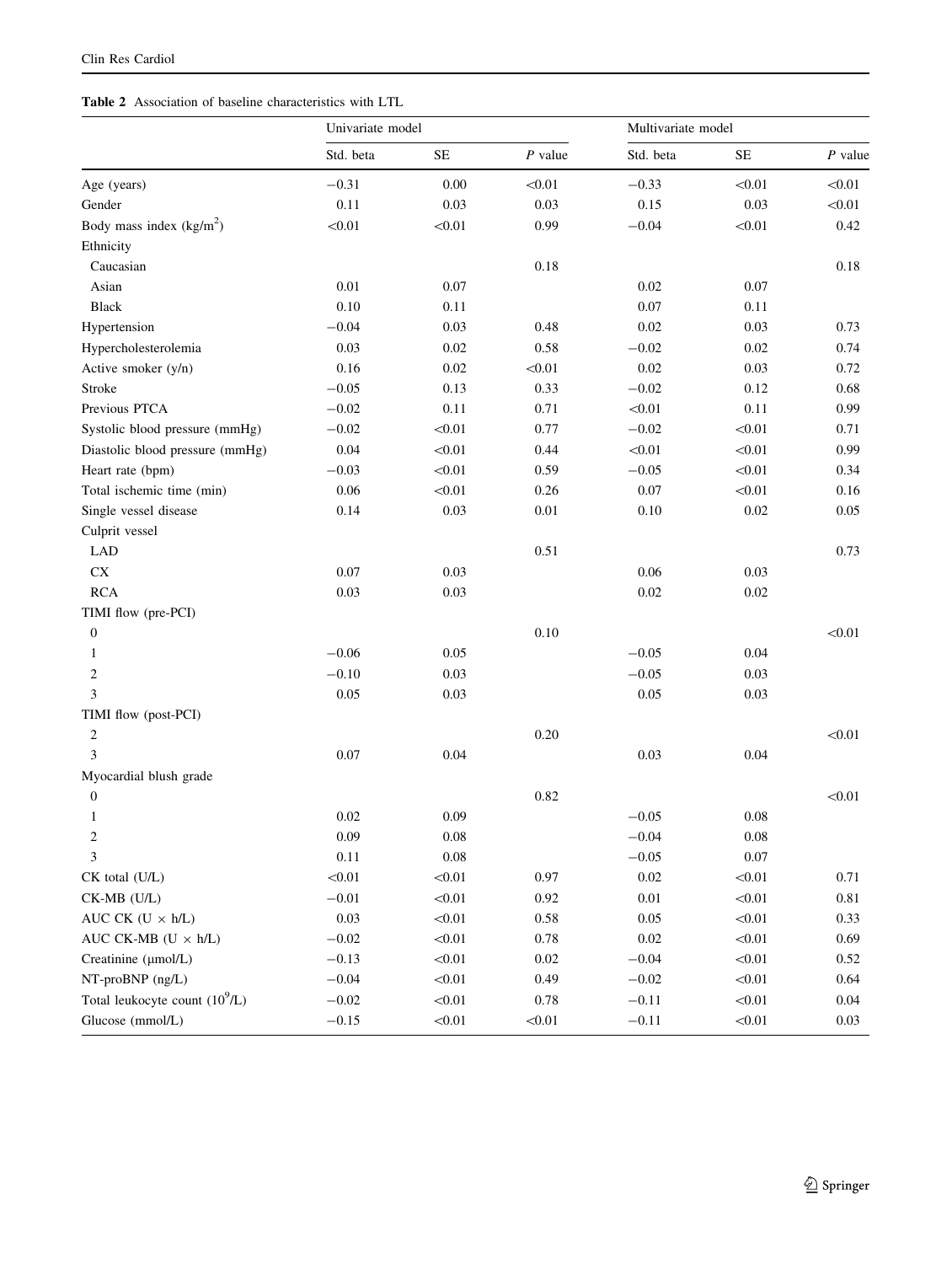#### <span id="page-5-0"></span>Table 2 continued

|              | Univariate model |      |           | Multivariate model |           |           |
|--------------|------------------|------|-----------|--------------------|-----------|-----------|
|              | Std. beta        | SЕ   | $P$ value | Std. beta          | <b>SE</b> | $P$ value |
| HBA1c $(\%)$ | $-0.05$          | 0.01 | 0.39      | $-0.02$            | 0.01      | 0.64      |

Linear regression analyses of baseline characteristics with LTL are presented for dichotomous and continuous variables; categorical variables were tested by interaction expanded linear regression analyses. Standardized (Std.) beta, standard error (SE), and P values are shown. Multivariate tests were adjusted for age and gender (except for age and gender, which were only adjusted for age (gender) or gender (age). Body mass index was calculated by dividing weight (in kilograms) by squared height (in meters)

AUC area under the curve, CK creatine kinase, CK-MB creatine kinase myocardial band, HBA1c glycated hemoglobin, LAD left anterior descending coronary artery, LCX left circumflex coronary artery, NT-proBNP n-terminal pro-brain natriuretic peptide, PTCA percutaneous transluminal coronary angioplasty, RCA right coronary artery, SE standard error, TIMI thrombolysis in myocardial infarction

Table 3 STEMI outcomes at 4 months after STEMI

| Outcome            | Values        |  |  |  |
|--------------------|---------------|--|--|--|
| LVEF $(\%)$        | 54.1 (8.4)    |  |  |  |
| $LVEDV$ (mL)       | 193.4 (45.1)  |  |  |  |
| $LVESV$ (mL)       | 90.8 (35.5)   |  |  |  |
| LVEDM(g)           | 100.9(23.1)   |  |  |  |
| Infarct size $(g)$ | 9.3(9.0)      |  |  |  |
| $NT-proBNP$ (ng/L) | 264 (119-631) |  |  |  |

Values are presented as mean (SD), except for NT-proBNP, which is presented as median (IQR)

LVEF left ventricular ejection fraction, LVEDV left ventricular end diastolic volume, LVESV left ventricular end systolic volume, LVEDM left ventricular end diastolic mass, NT-proBNP n-terminal pro-brain natriuretic peptide



Fig. 2 Scatter plot graph showing no association between LTL and LVEF at 4 months with superimposed 95 % CI and regression line. LVEF left ventricular ejection fraction, LTL leukocyte telomere length. Individual data points are shown as well as the superimposed regression line including the 95 % CI

proBNP levels were similar for patients with different levels of LTL after placebo treatment but in patients treated with metformin, longer LTL was associated with lower NT-proBNP levels (Fig. [3\)](#page-6-0).

#### **Discussion**

Leukocyte telomere length has been proposed as a marker of biological age and has been suggested to play an important role in cellular senescence or apoptosis [[8\]](#page-8-0). Previously, associations have been reported between LTL with coronary artery disease [\[12](#page-8-0)], heart failure [\[23](#page-8-0)], and LVEF [\[15](#page-8-0)]. We hypothesized that LTL is associated with cardiac remodeling after STEMI as can be reflected by LVEF at 4 months. The main finding of the present study is that we could not find support for this hypothesis.

In our study, we did observe the well-established association of LTL with baseline characteristics such as the inverse association with age [\[23](#page-8-0), [24](#page-8-0)] and gender (females having longer LTL  $[25]$  $[25]$ . The direction of smokers was opposite as frequently reported (active smokers in GIPS-III were found to have longer LTL) [\[22](#page-8-0), [26\]](#page-8-0) but this could be completely explained by the large age difference between non-smokers and smokers. These associations suggest that our main finding is unlikely due to measurement error of LTL. A possible explanation for the absence of an association between LTL and LVEF in the GIPS-III trial might be the relatively well-preserved LVEF after STEMI. Considering the mean LVEF of approximately 54 % after STEMI, the variation of the primary endpoint might have been too small to establish an association with LTL. However, even in the absence of STEMI and the resulting cardiac remodeling, one could speculate on an association between LVEF and LTL. In a cohort of octogenarians  $(N = 64$ ; average age 85.2-year old) without evidence of previous myocardial infarction, LTL was strongly and independently associated with LVEF as determined by echocardiography [\[15](#page-8-0)]. In this cohort, approximately 12 % of the observed variability in LVEF could be explained by LTL alone. In addition, an association between LTL and LVEF has been reported in subjects with hypertension  $(N = 1106;$  average age 57.9-year old). A 1.5 fold larger LTL was associated with 0.6 % increase in absolute LVEF [\[18](#page-8-0)]. On the other hand, there are also several studies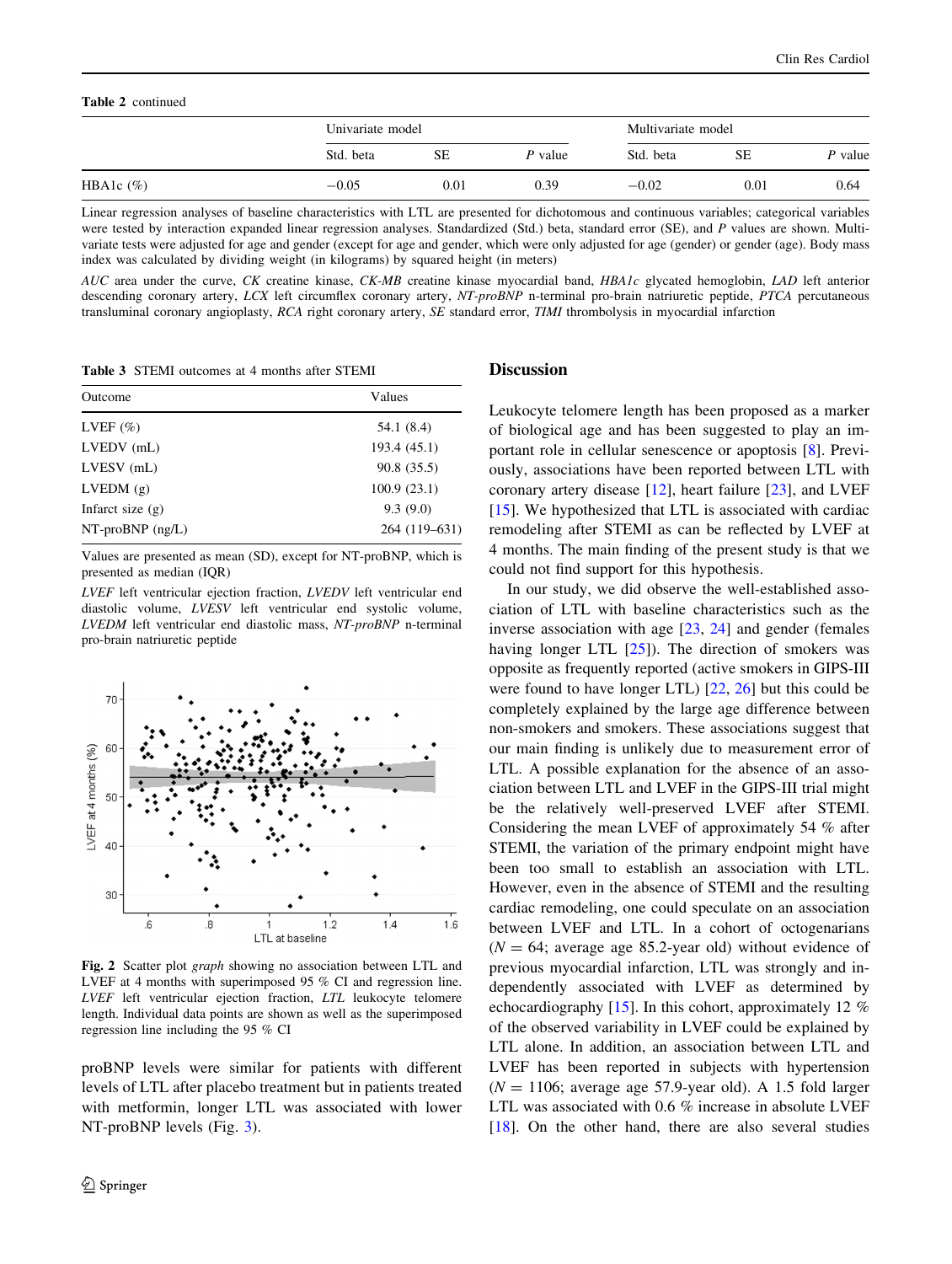| <b>THEIR T</b> TREVINIUMS OF CHRISTING ETERMINIUM WILL STERIT CHROMINS THROBINS HIGH STERIT |                     |        |         |                       |        |         |                       |  |
|---------------------------------------------------------------------------------------------|---------------------|--------|---------|-----------------------|--------|---------|-----------------------|--|
|                                                                                             | Univariate analyses |        |         | Multivariate analyses |        |         | Treatment interaction |  |
|                                                                                             | Std. beta           | SE.    | P value | Std. beta             | SE     | P value | P value               |  |
| LVEF $(\% )$                                                                                | 0.00                | < 0.01 | 0.95    | $-0.01$               | < 0.01 | 0.88    | 0.41                  |  |
| $LVEDV$ (mL)                                                                                | 0.09                | < 0.01 | 0.17    | 0.04                  | < 0.01 | 0.55    | 0.37                  |  |
| $LVESV$ (mL)                                                                                | 0.06                | < 0.01 | 0.37    | 0.03                  | < 0.01 | 0.63    | 0.31                  |  |
| LVEDM(g)                                                                                    | 0.08                | < 0.01 | 0.20    | 0.12                  | < 0.01 | 0.07    | 0.18                  |  |
| Infarct size $(g)$                                                                          | 0.02                | < 0.01 | 0.77    | 0.03                  | < 0.01 | 0.59    | 0.30                  |  |
| $Log NT-proBNP$ (ng/L)                                                                      | $-0.14$             | 0.01   | 0.02    | $-0.07$               | 0.01   | 0.25    | 0.04                  |  |

<span id="page-6-0"></span>Table 4 Associations of baseline LTL measurement with STEMI outcomes 4 months after STEMI

Univariate and age  $+$  gender-adjusted analyses are presented. P for interaction represents P value of interaction between outcome parameter, LTL and metformin treatment. Standardized (Std.) beta, standard error (SE), and P values are shown. Multivariate tests were adjusted for age and gender. P for interaction represents the statistical test for outcome modification by metformin or placebo treatment

LVEF left ventricular ejection fraction, LVEDV left ventricular end diastolic volume, LVESV left ventricular end systolic volume, LVEDM left ventricular end diastolic mass, NT-proBNP n-terminal pro-brain natriuretic peptide



Fig. 3 Interaction between baseline LTL and levels of NT-proBNP at 4 months after Metformin or Placebo treatment. LTL leukocyte telomere length. Linear prediction represents the predicted NTproBNP for both metformin as well as placebo-treated patients. Regression line and 95 % CI are shown

reporting a lack of an association between LTL and LVEF in other settings. In a cohort with established heart failure patients ( $N = 610$ ; average age 66.2-year old), we did not observe an association with LVEF [\[14](#page-8-0)]. In another cohort of patients with idiopathic cardiomyopathies  $(N = 223)$ ; average age 51.1-year old), LTL was also not associated with LVEF as determined [\[27](#page-8-0)]. Also in subjects derived from the general population, the absence of an association between LTL and LVEF has been reported. In the Malmö Preventive Project, a cross-sectional observational study including 1588 subjects (average age 67.7-year old), an association with LTL with LVEF was lacking [\[28](#page-8-0)]. In an additional population-based cohort of Chinese Han people  $(N = 139)$ ; average age 60.3-year old), there was also no association with LTL and LVEF [\[29](#page-8-0)].

Our data contribute to the previous studies by investigating a specific population (STEMI) in which the role of LTL might be more prominent. However, our data demonstrate that even in the setting of STEMI and the subsequent remodeling process of the heart, LTL does not seem to be associated and, therefore, is unlikely to be involved. Biomarkers for predicting outcomes in coronary heart disease outcomes have been reported [[30\]](#page-8-0), but the present study does not support the use of LTL as a biomarker in the setting of STEMI. The well-preserved LVEF 4 months after STEMI, which is the result of the high level of acute care in our STEMI network [\[31](#page-8-0)], could have nullified the potential role of LTL in STEMI outcome prediction. Besides LVEF, we also took into account possible relationships between LTL and other outcome parameters. In our study, lower levels of NT proBNP, often elevated in heart failure, were associated with longer LTL only in the metformin group. Further studies are needed to clarify if this association can be attributed to the effect of metformin. Other studies report the predictive value of cardiopulmonary exercise testing in heart failure patients with previous myocardial infarction [\[32](#page-8-0)]. In experimental mice model, physical activity prevented senescence of leukocytes and increased telomerase activity was seen in endurance athletes [[33\]](#page-8-0). In this study, physical activity was not measured; therefore, we cannot assess the effect of physical activity on LTL. Worsening renal function and acute kidney injury are associated with increased mortality in STEMI patients [[34\]](#page-9-0). In our study, serum creatinine was associated with shorter LTL; however, after adjusted for age and sex, this relationship did not remain significant.

The major limitation of our study that needs to be considered is that the cells we investigated are leukocytes. Therefore, we cannot exclude an important role of telomere length in other cell types, e.g., cardiomyocytes or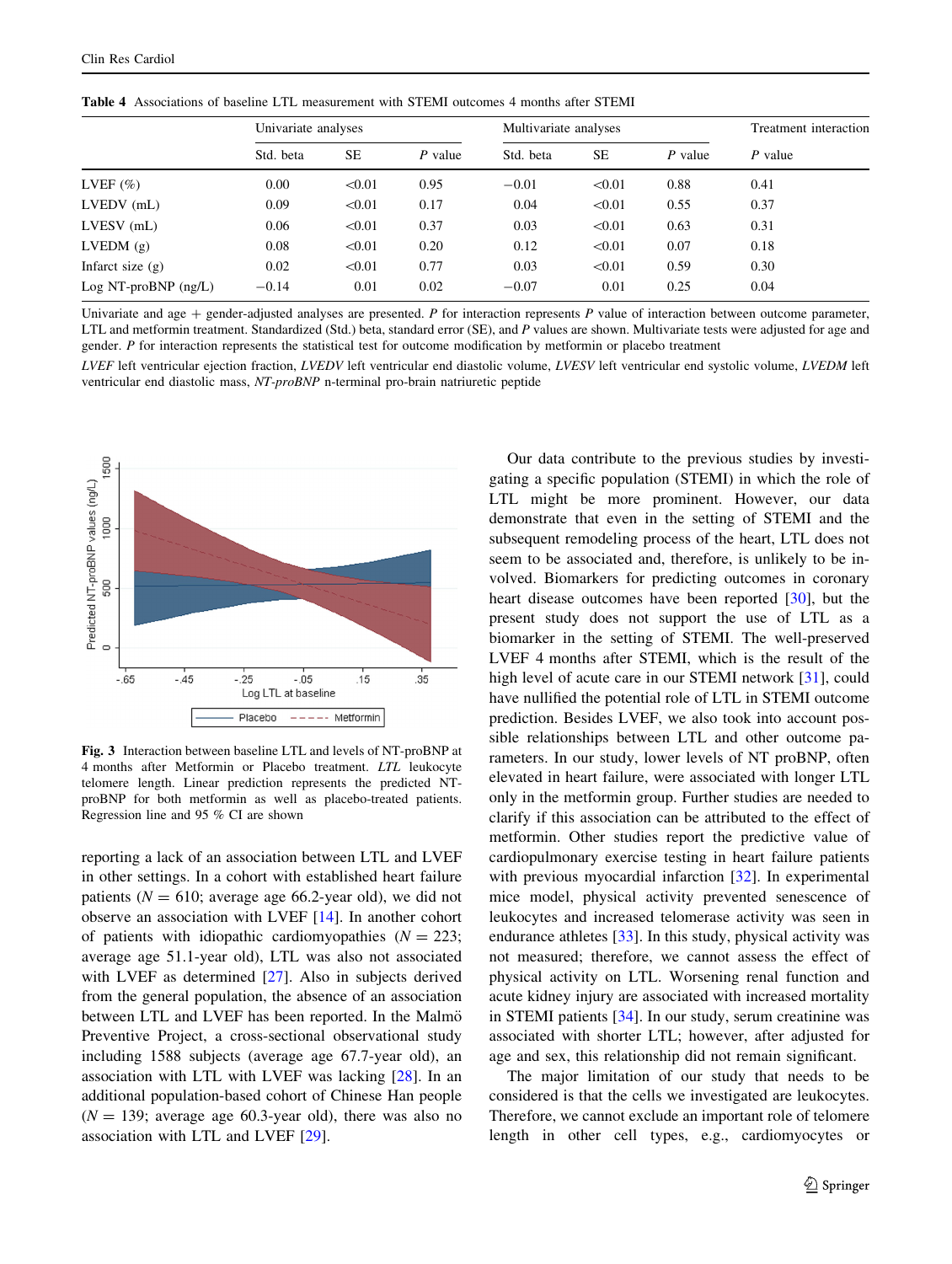<span id="page-7-0"></span>endothelial cells [[35\]](#page-9-0). For practical (and ethical) reasons, it is not feasible to study cardiomyocytes of STEMI patients. Another limitation is that our analyses are based on a single LTL measurement. Therefore, we cannot exclude that LTL measurements in the stable setting or cross-sectionally at time of LVEF determination are associated with LVEF. This remains to be determined. In this study, PCR method was used for feasibility reasons; however, the gold standard for LTL assessment is FACS-FlowFISH which more specifically can differentiate between different cell subpopulations within the peripheral blood [[36\]](#page-9-0). Finally, telomere length is only one of the parameters of telomere biology related to apoptosis and senescence. Telomere biology is more complex than telomere length alone. It also involves many regulatory and stabilizing protein complexes (sheltering) interacting with the telomere DNA sequence to protect the DNA  $[6, 37]$  $[6, 37]$  $[6, 37]$  $[6, 37]$ . The exclusion of telomere length as a factor associated with LVEF does not exclude a role of telomere biology per se. The strengths of our study include that we have executed the current study within the framework of a clinical trial using the golden standard to determine LVEF.

In conclusion, LTL measured in the setting of STEMI is not associated with cardiac remodeling or LVEF as determined by MRI after 4 months. Our study does not lend support for a role of LTL as a causal factor in LV remodeling or for the use as a biomarker to predict clinical outcome in patients with acute myocardial infarction.

Acknowledgments We thank J. Takens and M. M. Dokter for their excellent technical assistance during LTL measurements. The GIPS-III trial was supported by Grant 95103007 from ZonMw, The Netherlands Organization for Health Research and Development, The Hague, The Netherlands. The present analyses were supported by Grant 95103007 from ZonMw and the Innovational Research Incentives Scheme (NWO VENI, Grant Number 916.76.170 to PvdH) of the Netherlands Organization for Health Research and Development, The Hague, The Netherlands.

Conflict of interest The authors declare that they have no conflict of interest.

Ethical standard The GIPS-III study has been approved by the local ethics committee (Groningen, The Netherlands) and national regulatory authorities and has therefore been performed in accordance with the ethical standards laid down in the 1964 Declaration of Helsinki and its later amendments. All patients gave their informed consent prior to their inclusion in the study. One patient retracted his informed consent during the study, leaving 379 patients eligible for the current analysis.

Open Access This article is distributed under the terms of the Creative Commons Attribution License which permits any use, distribution, and reproduction in any medium, provided the original author(s) and the source are credited.

## Appendix

Members of the GIPS-III Investigator group are as follows: Publication/Writing Committee: I. C. C. van der Horst (chair), C. P. H. Lexis, D. J. van Veldhuisen, E. Lipsic, P. van der Harst, H. L. Hillege, J. G. P. Tijssen; Steering Committee: I. C. C. van der Horst (chair), D. J. van Veldhuisen, E. Lipsic, P. van der Harst, R. A. de Boer, A. N. A. van der Horst-Schrivers, B. H. R. Wolffenbuttel; Adjudication Committee: F. van den Berg, V. M. Roolvink, A. P. van Beek; Data Safety Monitoring Board: J. G. P Tijssen (chair), R. J. de Winter, A. J. Risselada, R. M. de Jong, R. K. Gonera; Investigators: all in the Netherlands: University Medical Center Groningen, Groningen—I. C. C. van Horst, C. P. H. Lexis, E. Lipsic, P. van der Harst, D. J. van Veldhuisen, A. F. M. van den Heuvel, W. G. Wieringa, H. W. van der Werf, Y. Tan, G. P. Pundziute, R. A. J. Schurer, (B. J. G. L. de Smet), A. N. A. van der Horst-Schrivers, B. H. R. Wolffenbuttel, W. Nieuwland, P. van der Meer, R. A. Tio, J. Coster, (A. A. Voors, J. P. van Melle, Y. M. Hummel) B. H. W. Molmans, University of Groningen, Groningen—G. J. ter Horst, R. Renken, A. J. Sibeijn-Kuiper; VU University Medical Center, Amsterdam—A. C. van Rossum, R. Nijveldt; Academic Medical Center, Amsterdam—J. G. P Tijssen.

## References

- 1. Steg PG, James SK, Atar D, Badano LP, Blomstrom-Lundqvist C, Borger MA, Di Mario C, Dickstein K, Ducrocq G, Fernandez-Aviles F, Gershlick AH, Giannuzzi P, Halvorsen S, Huber K, Juni P, Kastrati A, Knuuti J, Lenzen MJ, Mahaffey KW, Valgimigli M, van 't Hof A, Widimsky P, Zahger D, Task Force on the management of ST-segment elevation acute myocardial infarction of the European Society of Cardiology (ESC) (2012) ESC Guidelines for the management of acute myocardial infarction in patients presenting with ST-segment elevation. Eur Heart J 33:2569–2619
- 2. De Luca G, Dirksen MT, Spaulding C, Kelbæk H, Schalij M, Thuesen L, van der Hoeven B, Vink MA, Kaiser C, Musto C, Chechi T, Spaziani G, de la Llera LS, Pasceri V, Di Lorenzo E, Violini R (2014) Drug-eluting stents in patients with anterior STEMI undergoing primary angioplasty: a substudy of the DESERT cooperation. Clin Res Cardiol 103(9):685–699
- 3. Joyce E, Hoogslag GE, Leong DP, Fox K, Schalij MJ, Marsan NA, Bax JJ, Delgado V (2013) Association between discharge heart rate and left ventricular adverse remodelling in ST segment elevation myocardial infarction patients treated with primary percutaneous coronary intervention. Heart 99:556–561
- 4. van der Vleuten PA, Rasoul S, Huurnink W, van der Horst IC, Slart RH, Reiffers S, Dierckx RA, Tio RA, Ottervanger JP, De Boer MJ, Zijlstra F (2008) The importance of left ventricular function for long-term outcome after primary percutaneous coronary intervention. BMC Cardiovasc Disord 8:4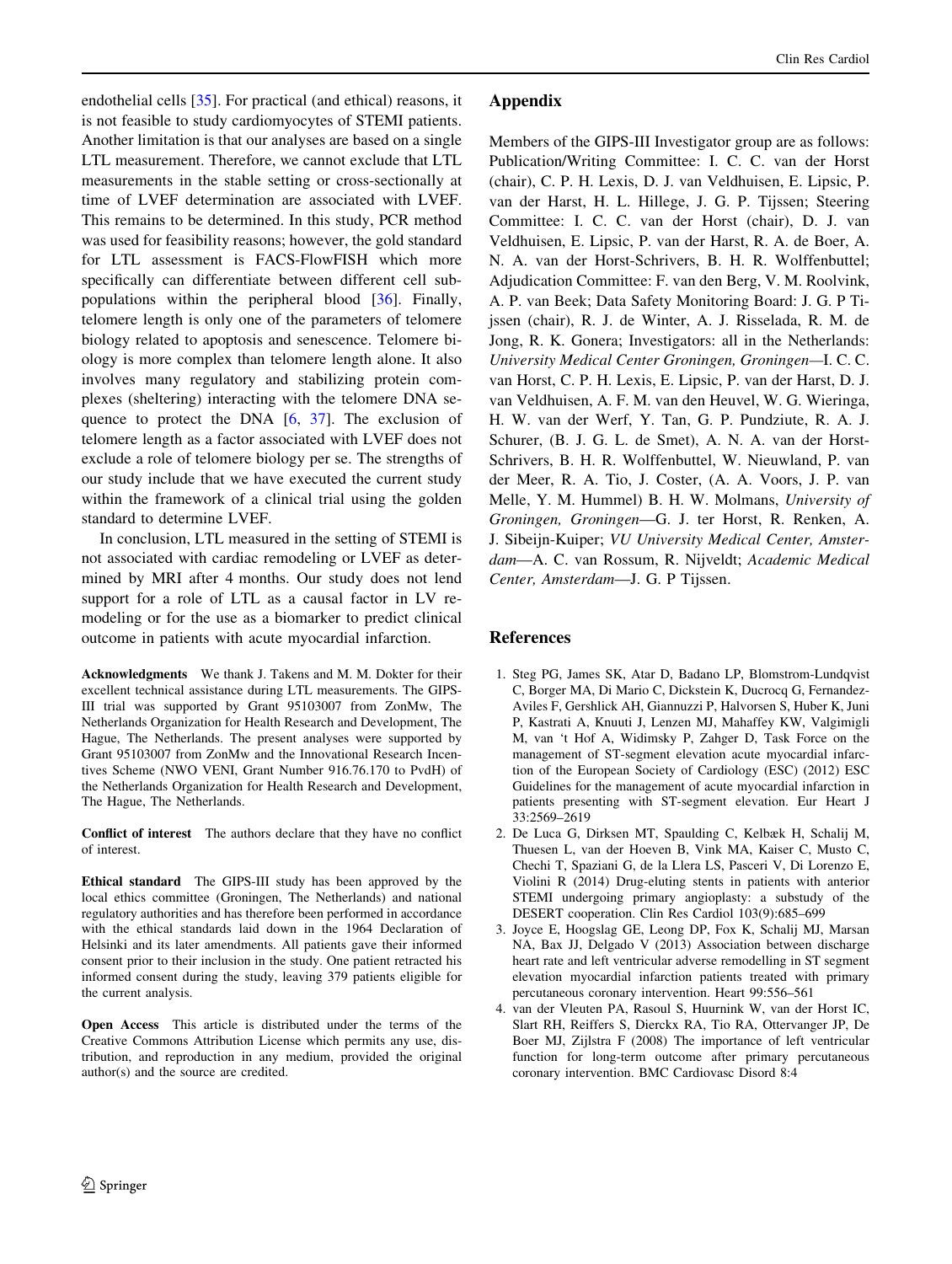- <span id="page-8-0"></span>5. Wong LS, de Boer RA, Samani NJ, van Veldhuisen DJ, van der Harst P (2008) Telomere biology in heart failure. Eur J Heart Fail 10:1049–1056
- 6. Zhu H, Belcher M, van der Harst P (2011) Healthy aging and disease: role for telomere biology? Clin Sci (Lond) 120:427–440
- 7. Mason PJ, Perdigones N (2013) Telomere biology and translational research. Transl Res 162:333–342
- 8. Abdallah P, Luciano P, Runge KW, Lisby M, Geli V, Gilson E, Teixeira MT (2009) A two-step model for senescence triggered by a single critically short telomere. Nat Cell Biol 11:988–993
- 9. Kurz DJ, Decary S, Hong Y, Trivier E, Akhmedov A, Erusalimsky JD (2004) Chronic oxidative stress compromises telomere integrity and accelerates the onset of senescence in human endothelial cells. J Cell Sci 117:2417–2426
- 10. Serra V, Grune T, Sitte N, Saretzki G, von Zglinicki T (2000) Telomere length as a marker of oxidative stress in primary human fibroblast cultures. Ann N Y Acad Sci 908:327–330
- 11. Samani NJ, van der Harst P (2008) Biological ageing and cardiovascular disease. Heart 94:537–539
- 12. Samani NJ, Boultby R, Butler R, Thompson JR, Goodall AH (2001) Telomere shortening in atherosclerosis. Lancet 358:472–473
- 13. Brouilette SW, Moore JS, McMahon AD, Thompson JR, Ford I, Shepherd J, Packard CJ, Samani NJ, West of Scotland Coronary Prevention Study Group (2007) Telomere length, risk of coronary heart disease, and statin treatment in the West of Scotland Primary Prevention Study: a nested case-control study. Lancet 369:107–114
- 14. van der Harst P, Wong LS, de Boer RA, Brouilette SW, van der Steege G, Voors AA, Hall AS, Samani NJ, Wikstrand J, van Gilst WH, van Veldhuisen DJ, MERIT-HF Study Group (2008) Possible association between telomere length and renal dysfunction in patients with chronic heart failure. Am J Cardiol 102:207–210
- 15. Collerton J, Martin-Ruiz C, Kenny A, Barrass K, von Zglinicki T, Kirkwood T, Keavney B, Newcastle  $85 +$  Core Study Team (2007) Telomere length is associated with left ventricular function in the oldest old: the Newcastle  $85 +$  study. Eur Heart J 28:172–176
- 16. Jaguszewski M, Ghadri JR, Diekmann J, Bataiosu RD, Hellermann JP, Sarcon A, Siddique A, Baumann L, Stahli BE, Luscher TF, Maier W, Templin C (2014) Acute coronary syndromes in octogenarians referred for invasive evaluation: treatment profile and outcomes. Clin Res Cardiol 104:51–58
- 17. Vandecasteele EH, De Buyzere M, Gevaert S, de Meester A, Convens C, Dubois P, Boland J, Sinnaeve P, De Raedt H, Vranckx P, Coussement P, Evrard P, Beauloye C, Renard M, Claeys MJ (2013) Reperfusion therapy and mortality in octogenarian STEMI patients: results from the Belgian STEMI registry. Clin Res Cardiol 102:837–845
- 18. Huber M, Treszl A, Wehland M, Winther I, Zergibel I, Reibis R, Bolbrinker J, Stoll M, Schonfelder G, Wegscheider K, Voller H, Kreutz R (2012) Genetic variants implicated in telomere length associated with left ventricular function in patients with hypertension and cardiac organ damage. J Mol Med (Berl) 90:1059–1067
- 19. Lexis CP, van der Horst IC, Lipsic E, van der Harst P, van der Horst-Schrivers AN, Wolffenbuttel BH, de Boer RA, van Rossum AC, van Veldhuisen DJ, de Smet BJ, Investigators GIPS-III (2012) Metformin in non-diabetic patients presenting with ST elevation myocardial infarction: rationale and design of the glycometabolic intervention as adjunct to primary percutaneous intervention in ST elevation myocardial infarction (GIPS)-III trial. Cardiovasc Drugs Ther 26:417–426
- 20. Lexis CP, van der Horst IC, Lipsic E, Wieringa WG, de Boer RA, van den Heuvel AF, van der Werf HW, Schurer RA, Pundziute G, Tan ES, Nieuwland W, Willemsen HM, Dorhout B, Molmans BH, van der Horst-Schrivers AN, Wolffenbuttel BH, ter Horst GJ, van Rossum AC, Tijssen JG, Hillege HL, de Smet BJ, van der

Harst P, van Veldhuisen DJ, GIPS-III Investigators (2014) Effect of metformin on left ventricular function after acute myocardial infarction in patients without diabetes: the GIPS-III randomized clinical trial. JAMA 311:1526–1535

- 21. Cawthon RM (2009) Telomere length measurement by a novel monochrome multiplex quantitative PCR method. Nucleic Acids Res 37:e21
- 22. Huzen J, Wong LS, van Veldhuisen DJ, Samani NJ, Zwinderman AH, Codd V, Cawthon RM, Benus GF, van der Horst IC, Navis G, Bakker SJ, Gansevoort RT, de Jong PE, Hillege HL, van Gilst WH, de Boer RA, van der Harst P (2014) Telomere length loss due to smoking and metabolic traits. J Intern Med 275:155–163
- 23. van der Harst P, van der Steege G, de Boer RA, Voors AA, Hall AS, Mulder MJ, van Gilst WH, van Veldhuisen DJ, MERIT-HF Study Group (2007) Telomere length of circulating leukocytes is decreased in patients with chronic heart failure. J Am Coll Cardiol 49:1459–1464
- 24. Frenck RW Jr, Blackburn EH, Shannon KM (1998) The rate of telomere sequence loss in human leukocytes varies with age. Proc Natl Acad Sci U S A 95:5607–5610
- 25. Gardner M, Bann D, Wiley L, Cooper R, Hardy R, Nitsch D, Martin-Ruiz C, Shiels P, Sayer AA, Barbieri M, Bekaert S, Bischoff C, Brooks-Wilson A, Chen W, Cooper C, Christensen K, De Meyer T, Deary I, Der G, Diez Roux A, Fitzpatrick A, Hajat A, Halaschek-Wiener J, Harris S, Hunt SC, Jagger C, Jeon HS, Kaplan R, Kimura M, Lansdorp P, Li C, Maeda T, Mangino M, Nawrot TS, Nilsson P, Nordfjall K, Paolisso G, Ren F, Riabowol K, Robertson T, Roos G, Staessen JA, Spector T, Tang N, Unryn B, van der Harst P, Woo J, Xing C, Yadegarfar ME, Park JY, Young N, Kuh D, von Zglinicki T, Ben-Shlomo Y, Halcyon study team (2014) Gender and telomere length: systematic review and meta-analysis. Exp Gerontol 51:15–27
- 26. Fyhrquist F, Saijonmaa O, Strandberg T (2013) The roles of senescence and telomere shortening in cardiovascular disease. Nat Rev Cardiol 10:274–283
- 27. Raymond AR, Norton GR, Sareli P, Woodiwiss AJ, Brooksbank RL (2013) Relationship between average leucocyte telomere length and the presence or severity of idiopathic dilated cardiomyopathy in black Africans. Eur J Heart Fail 15:54–60
- 28. Nilsson PM, Tufvesson H, Leosdottir M, Melander O (2013) Telomeres and cardiovascular disease risk: an update 2013. Transl Res 162:371–380
- 29. Zhang WG, Zhu SY, Zhao DL, Jiang SM, Li J, Li ZX, Fu B, Zhang M, Li DG, Bai XJ, Cai GY, Sun XF, Chen XM (2014) The correlation between peripheral leukocyte telomere length and indicators of cardiovascular aging. Heart Lung Circ 23:883–890
- 30. Siegerink B, Maas R, Vossen CY, Schwedhelm E, Koenig W, Boger R, Rothenbacher D, Brenner H, Breitling LP (2013) Asymmetric and symmetric dimethylarginine and risk of secondary cardiovascular disease events and mortality in patients with stable coronary heart disease: the KAROLA follow-up study. Clin Res Cardiol 102:193–202
- 31. Thilo C, Bluthgen A, von Scheidt W (2013) Efficacy and limitations of a STEMI network: 3 years of experience within the myocardial infarction network of the region of Augsburg-HERA. Clin Res Cardiol 102:905–914
- 32. Honold J, Geiger L, Assmus B, Fischer-Rasokat U, Schaechinger V, Zeiher AM, Spyridopoulos I (2008) The initial slope of the  $VCO<sub>2</sub>/VO<sub>2</sub>$ -curve (s1) in cardiopulmonary exercise testing is a strong and independent predictor of outcome in patients with previous myocardial infarction. Clin Res Cardiol. 97(12):882–890
- 33. Werner C, Fürster T, Widmann T, Pöss J, Roggia C, Hanhoun M, Scharhag J, Büchner N, Meyer T, Kindermann W, Haendeler J, Böhm M, Laufs U (2009) Physical exercise prevents cellular senescence in circulating leukocytes and in the vessel wall. Circulation 120(24):2438–2447